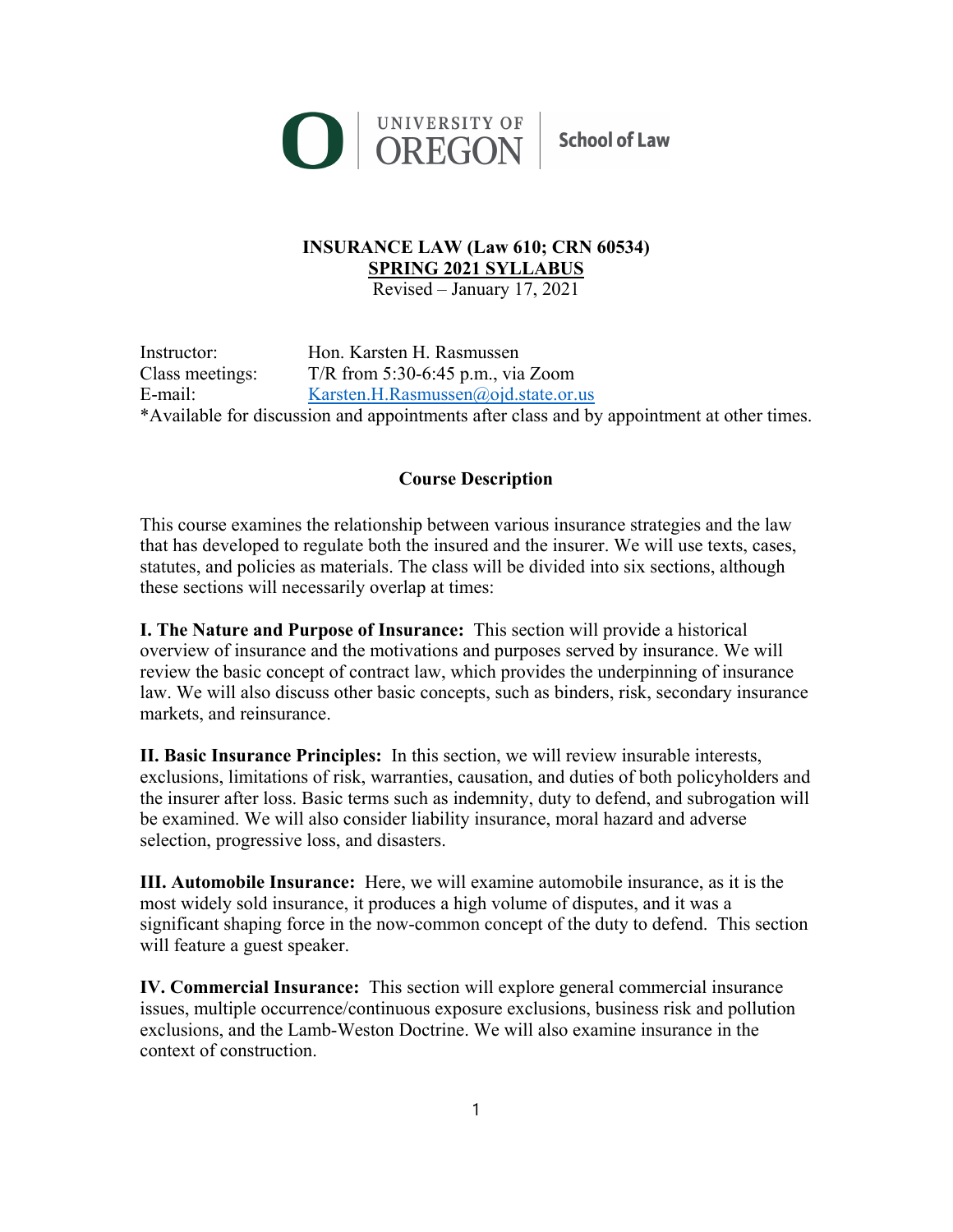**V. Special Risks:** In this section, we will examine professional liability, workers' compensation, environmental liability, and executive and officers' insurance.

**VI. Defenses and Settlement:** Finally, we will consider how litigation and settlement processes are navigated.

#### **Course Texts**

- Jeffrey W. Stempel, Erik S. Knutsen, & Peter N. Swisher, Principles of Insurance Law (5th ed., Carolina Academic Press, 2020)
	- ⦁ **A note on the casebook**: some sections use extensive footnotes. **PLEASE READ THEM.** They are often entertaining and contain many substantive definitions and evaluations of legal terms and applications.
- ⦁ Kenneth S. Abraham, The Liability Century: Insurance and Tort Law from the Progressive Era to 9/11 (2008).
- ⦁ Class Reading Supplement, which is available at the University of Oregon Law Bookstore or from the professor.
- ⦁ Cases online, ORS online, and various websites.

#### **Course Assignments**

#### Grading Policy:

Your grade in this class will be based on three criteria:

- ⦁ **Participation:** Professionalism, class participation, and attendance will affect your grade. You must read and think about the assigned material prior to class to be prepared to make informed, considered comments or pose cogent, relevant questions during class discussion. At the beginning of the semester I will divide the class into firms. Before each class I will send out a list of questions regarding the upcoming readings. The questions will either be assigned to the class or to a specific firm. You are responsible to come to class prepared to answer and discuss all questions. Consistent failure to prepare for class adequately will result in your grade being lowered by one grade increment (e.g. A- to B+). Tardiness and absenteeism will similarly harm your grade. Conversely, excellent preparation can raise your grade by one grade increment.
- ⦁ **Take-home final:** 100% of your grade, apart from any adjustments made on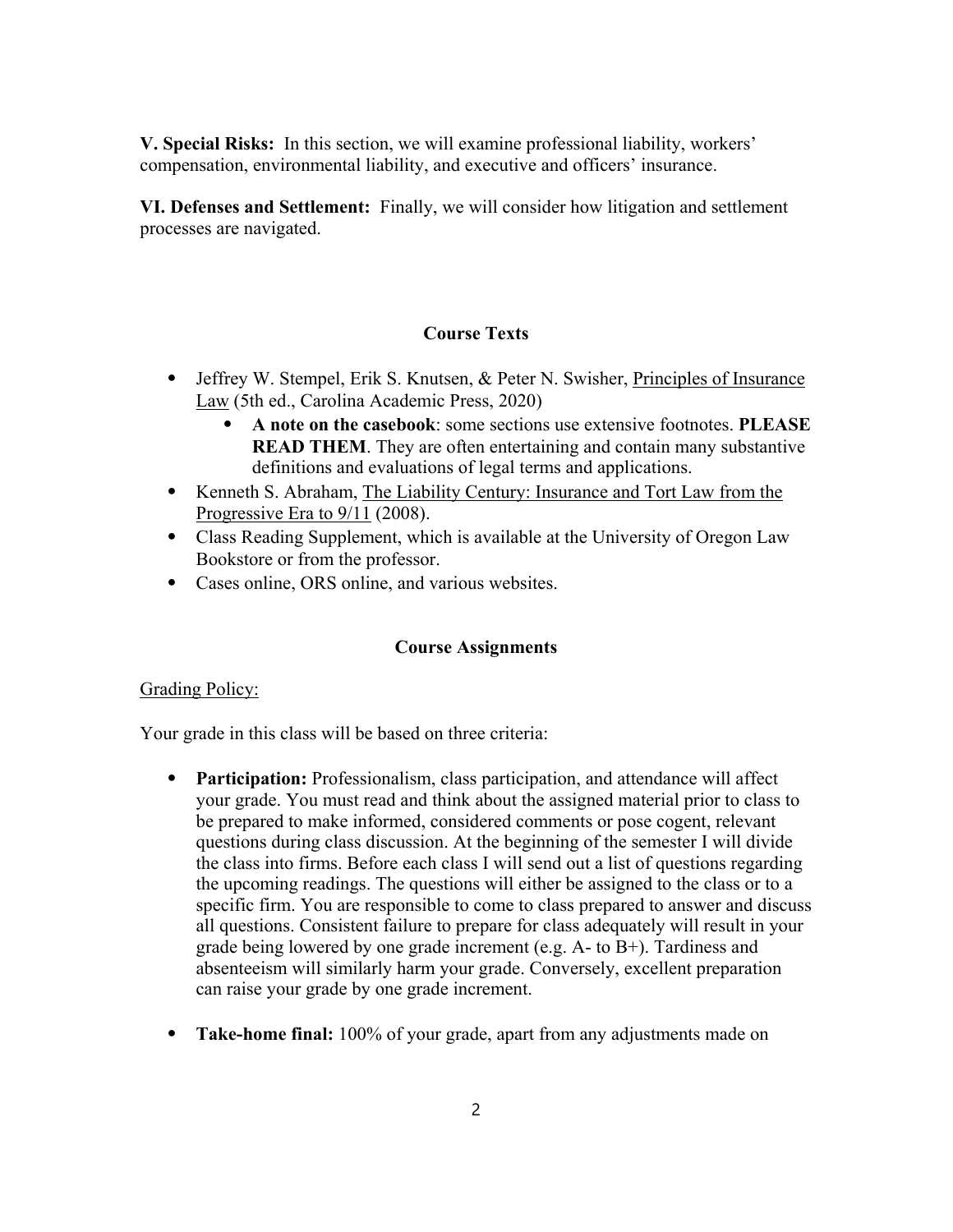account of your class participation, will be determined based on your firms' answers to the assigned questions. For the final, each firm will submit a document that answers all the questions that were specifically assigned to their firm throughout the semester. Each firm member's grade will be based on those answers. It is up to the firms to determine how to best answer and allocate the questions between firm members.

⦁ **Cumulative list of course-related terms:** During each class one of the firms will be asked to keep a running list of insurance related terms discussed during the class. The assigned firm for a given class will be listed on the assignment packet, and the firm is charged with delegating the task of adding the new terms to one of its members. This running list should include a brief definition and should be shared with class members shortly after class (Google Doc, DropBox), perhaps by the following day. The "keeper of the list" will rotate every class.

Last year this list of terms provided a final product, collaboratively generated, for the entire class to take with them into practice as a starting point for any research, legal questions, etc. regarding insurance law that might come up for you in practice. It proved to be not only a great teaching tool, but a practical tool as well.

#### **Attendance**

Class meets Tuesday/Thursday from 5:30 p.m. to 6:45 p.m. via Zoom. The School of Law believes that dependability and punctuality are essential characteristics of a good lawyer and that the development of good professional habits is essential for legal education. Students are expected to attend all classes and arrive punctually. Roll will be taken at the beginning of each class.

#### **Accommodation**

If you need accommodation based on a disability, please contact the Assistant Dean for Student Affairs, as soon as possible to make the appropriate arrangements.

#### **Prohibited Discrimination and Harassment Reporting**

Any student who has experienced sexual assault, relationship violence, sex or genderbased bullying, stalking, and/or sexual harassment may seek resources and help at safe.uoregon.edu. To get help by phone, a student can also call either the UO's 24-hour hotline at 541-346-7244 [SAFE], or the non-confidential Title IX Coordinator at 541-346-8136. From the SAFE website, students may also connect to Callisto, a confidential third-party reporting site that is not a part of the university.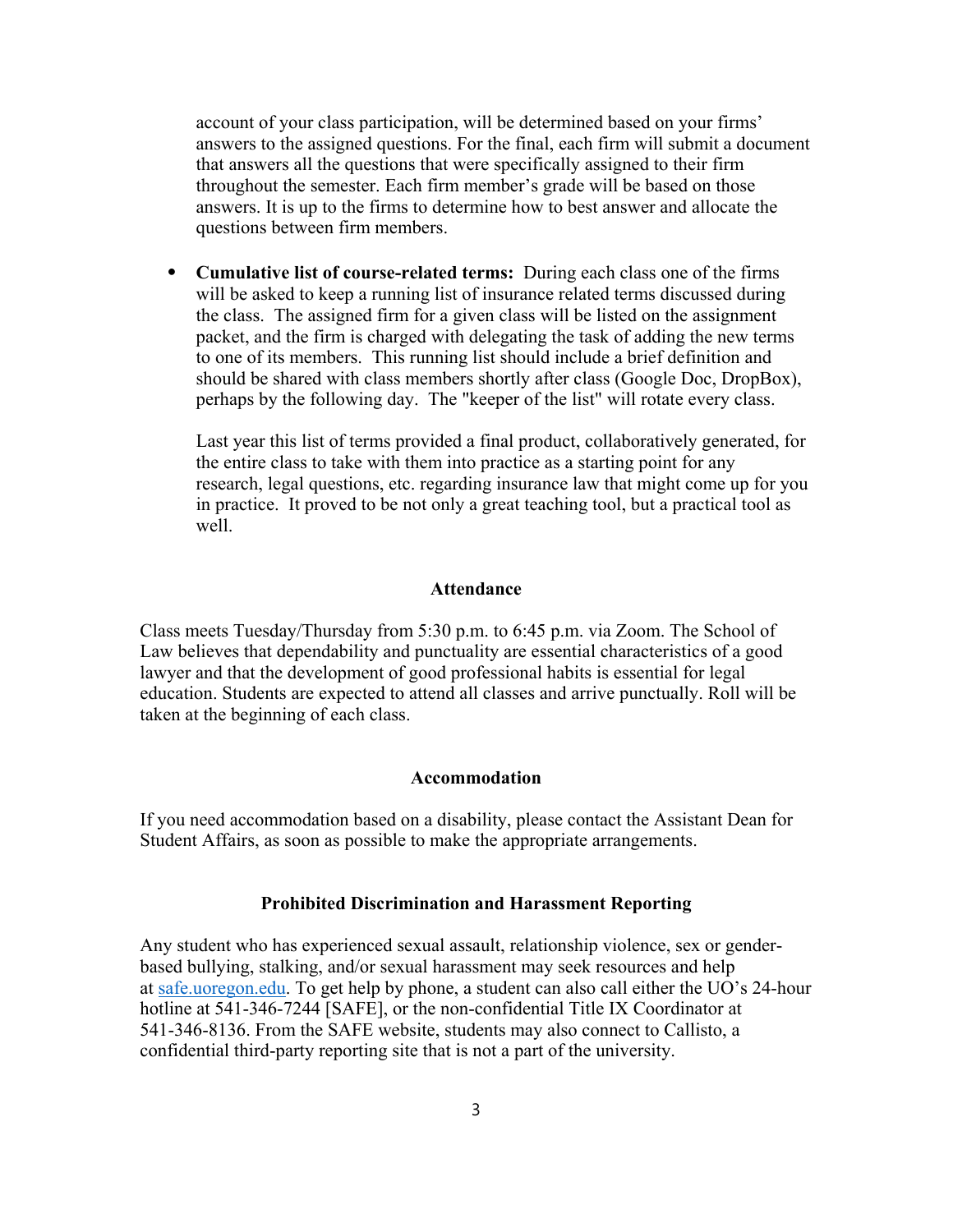### **Reading Assignments**

| <b>Date</b> | <b>Topic</b>                     | <b>Assignment</b>                   | <b>Additiona</b> |
|-------------|----------------------------------|-------------------------------------|------------------|
| Tuesday     | Basic concepts of insurance; the | Principles: p. 3-17 (including      | Consider the     |
| (1/12)      | development of liability         | footnotes);                         | pervasive natu   |
|             | insurance; structure of a        | <b>Liability Century: Ch. 1</b>     | insurance in     |
|             | casualty insurance company       |                                     | society.         |
|             |                                  | Watch:                              |                  |
|             |                                  | https://www.youtube.com/watch       |                  |
|             |                                  | ?v=OiBNQADtMnk                      |                  |
|             |                                  |                                     |                  |
|             |                                  | $(15+)$                             |                  |
| Thursday    | Contract law and the             | Principles: p. 99-134; 235-241      | Review basic     |
| (1/14)      | construction of insurance        |                                     | function,        |
|             | contracts                        | <b>Insurance Law CLE: §1.1;</b>     | construction,    |
|             |                                  | Review this section again as the    | interpretation,  |
|             |                                  | course proceeds                     | remedies of      |
|             |                                  |                                     | general contra   |
|             |                                  |                                     | law.             |
|             |                                  | $(42+)$                             |                  |
| Tuesday     | Risk spreading, exclusions,      | <i>Principles: p. 17-49; 80-86;</i> |                  |
| (1/19)      | warranties, and "other"          | 290-298; 626-628; 899-901           |                  |
|             | insurance; excess insurance      | Also: Farmers Ins. Co. of           |                  |
|             |                                  | Oregon v. American Family           |                  |
|             |                                  | Mutual Ins. Co., 243 Or App 391     |                  |
|             |                                  | (2011).                             |                  |
|             |                                  | $(50+)$                             |                  |
| Thursday    | Reinsurance; follow-the-         | Principles: p. 930-934; 946         |                  |
| (1/21)      | fortunes principle; subrogation; | (D)-947; 953-959; 569-576           |                  |
|             | tail coverage                    | Also:                               |                  |
|             |                                  | http://www.irmi.com/online/insu     |                  |
|             |                                  | rance-glossary/terms/t/tail-        |                  |
|             |                                  | coverage.aspx                       |                  |
|             |                                  | $(19+)$                             |                  |

## ⦁ **THE NATURE AND PURPOSE OF INSURANCE**

## **II. BASIC INSURANCE PRINCIPLES AND INSURANCE CONTRACT FORMATION**

| Iate<br>uu | `onic_ | ssignment |  |
|------------|--------|-----------|--|
|            |        |           |  |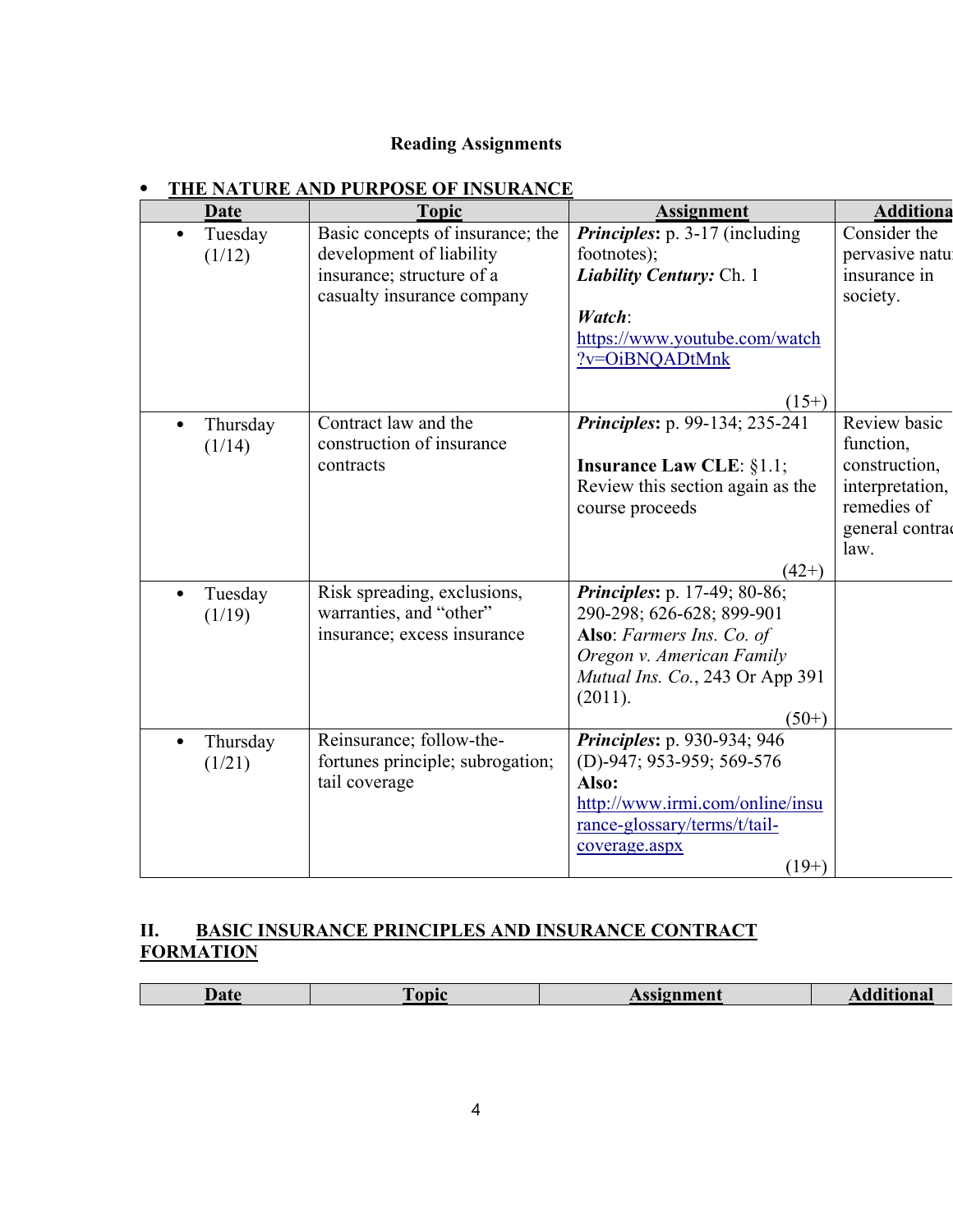|           | Tuesday  | The insurable interest         | Principles: p. 325-365                 | Note what is         |
|-----------|----------|--------------------------------|----------------------------------------|----------------------|
|           | (1/26)   | requirement (Split the         | <b>State Farm Homeowners Policy</b>    | covered under the    |
|           |          | Arrangement in half)           | (SFHP)                                 | <b>SFHP</b>          |
|           |          |                                | $(40+)$                                |                      |
| $\bullet$ | Thursday | Exclusions                     | Principles: p. 33-36; 45-49;           | Note relevant        |
|           | (1/28)   |                                | 290-292; 641-680                       | provision of SFHI    |
|           |          |                                | Insurance Law: $\S1.2-1(a)(5)$         | $(p. 16-18; 20(2.))$ |
|           |          |                                |                                        |                      |
|           |          |                                | (49)                                   |                      |
| $\bullet$ | Tuesday  | Causation                      | Principles: p. 367-389                 | Note relevant        |
|           | (2/2)    |                                | Insurance CLE: $\S$ 3.3-3.7(c)         | provision of SFHI    |
|           |          |                                | (22)                                   |                      |
|           | Thursday | Causation (cont.):             | Principles: p. 389-407                 | Note relevant        |
|           | (2/4)    | accidental; fortuity; and      |                                        | provision of SFHI    |
|           |          | pre-existing conditions        | (40)                                   |                      |
| $\bullet$ | Tuesday  | Duties of policyholders and    | Principles: p. 411-418; 421-442        | Focus on concept:    |
|           | (2/9)    | insurers                       | Also: ZRZ Realty Co. v.                | of duty to           |
|           |          |                                | Beneficial Fire & Cas. Ins. Co.,       | indemnify, duty to   |
|           |          |                                | 349 Or 117 (2010) to "C:               | defend,              |
|           |          |                                | Protection and Indemnity               | occurrence,          |
|           |          |                                | Coverage."                             | exceptions,          |
|           |          |                                |                                        | property damage,     |
|           |          |                                |                                        | breach of contract   |
|           |          |                                |                                        | and public policy    |
|           |          |                                |                                        | limitations on       |
|           |          |                                | $(28+)$                                | coverage             |
|           | Thursday | Fee shifting; role of insurer- | Principles: p. 442-479; 479-481        | In the case, focus   |
|           | (2/11)   | appointment defense            | <b>Supplement:</b> Regence Group v.    | on public policy     |
|           |          | counsel; rights of insurer;    | TIG Specialty Ins. Co., 903            | restrictions and th  |
|           |          | etc.                           | F.Supp.2d 1152 (D. Or.                 | duty to indemnify    |
|           |          |                                | 2012); ORS 742.206; 742.210;           | in regard to RICC    |
|           |          |                                | 742.242                                | claims               |
|           |          |                                | $(39+)$                                |                      |
|           | Tuesday  | Liability insurance: general   | Principles: p. 77; 579-598. Read       |                      |
|           | (2/16)   | concepts, bodily injury,       | and review                             |                      |
|           |          | property damage                | (20)                                   |                      |
|           | Thursday | Liability insurance (cont.):   | <i>Principles: p. 598-614; 673-678</i> |                      |
|           | (2/18)   | "occurrence," "claim" or       | Also: Bodyfelt Mount article           |                      |
|           |          | "suit" in context of duty to   |                                        |                      |
|           |          | defend; uninsurable "known     |                                        |                      |
|           |          | loss"; "claims made" v.        |                                        |                      |
|           |          | "occurrence" liability         |                                        |                      |
|           |          | coverage; tail coverage        | $(21+)$                                |                      |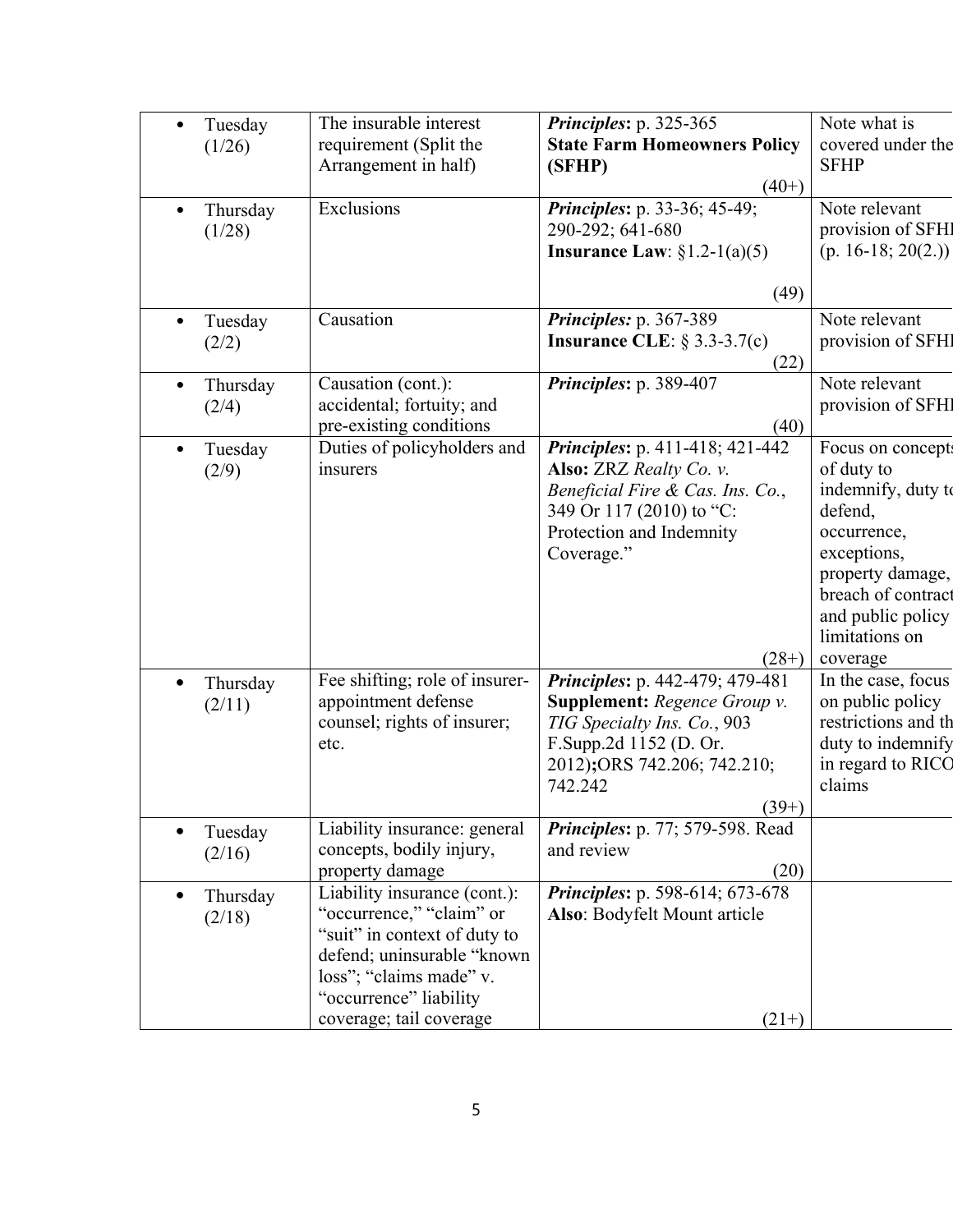| Tuesday<br>(2/23)  | Liability insurance and<br>duties to defend; "drop<br>down" liability; "umbrella"<br>coverage; self-insurance | <i>Principles:</i> $p. 915-930$<br><b>Insurance CLE:</b> $\S 2.7$<br>$\left 15\right\rangle$ |  |
|--------------------|---------------------------------------------------------------------------------------------------------------|----------------------------------------------------------------------------------------------|--|
| Thursday<br>(2/25) | Reinsurance revisited                                                                                         |                                                                                              |  |

# **III. AUTOMOBILE INSURANCE**

| Date     | <b>Topic</b>                  | <b>Assignment</b>                   | <b>Additional</b> |
|----------|-------------------------------|-------------------------------------|-------------------|
| Tuesday  | General principles and        | <i>Principles: p. 773-805</i>       |                   |
| (3/2)    | recurring issues              | Insurance Law CLE: $§18(31)$        |                   |
|          |                               | <b>State Farm Car Policy(SFCP)</b>  |                   |
|          |                               | <b>Liability Century: Ch. 3</b>     |                   |
|          |                               | $(32+)$                             |                   |
| Thursday | General principles and        | <i>Principles:</i> $p. 805-818$     | Note relevant     |
| (3/4)    | recurring issues (cont.)      |                                     | provision of      |
|          |                               |                                     | <b>SFCP</b>       |
|          |                               | (13)                                |                   |
| Tuesday  | Uninsured and underinsured    | <i>Principles:</i> $p. 818-830$     | Note relevant     |
| (3/9)    | motorist                      | <b>Insurance Law CLE:</b> $§19.1 -$ | provision of      |
|          |                               | 19.25; 19.38-19.41                  | SFCP (p. 17-27)   |
|          |                               | <b>Also: ORS 742</b>                |                   |
|          |                               | Also: Lawson v. Hoke, 339 Or        |                   |
|          |                               | 253 (2005) [concerning]             |                   |
|          |                               | uninsured motorists]                |                   |
|          |                               | $(12+)$                             |                   |
| Thursday | No-fault automobile insurance | Principles: p. 830-842              | Note relevant     |
| (3/11)   |                               | <b>Insurance Law CLE (1996):</b>    | provision of      |
|          |                               | Part VI (PIP Coverage)              | <b>SFCP</b>       |
|          |                               | $(12+)$                             |                   |

# **IV. COMMERCIAL INSURANCE**

| lata<br>rac | `onie | ssignment | чопаг |
|-------------|-------|-----------|-------|
|             |       |           |       |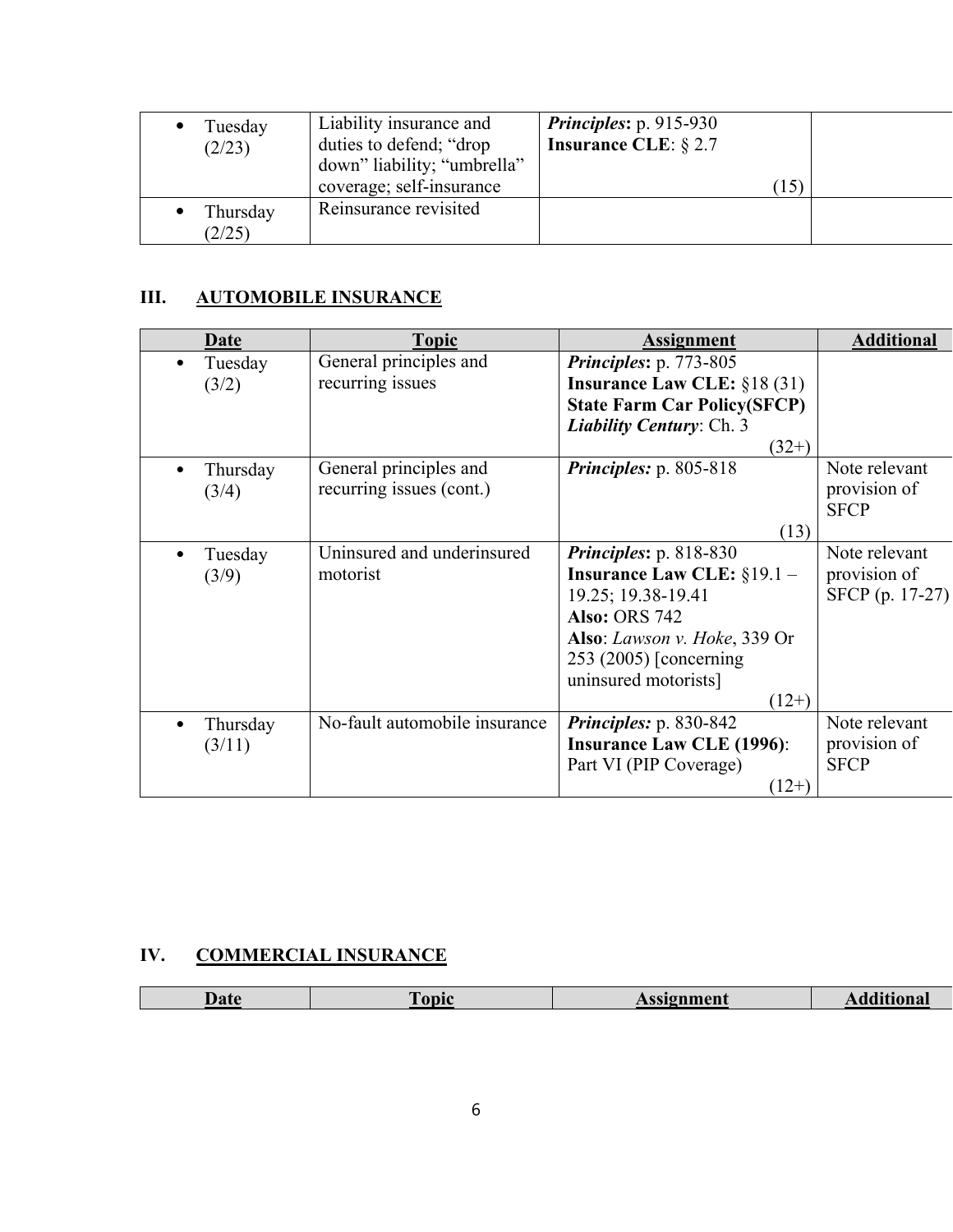| Tuesday<br>(3/16)  | Triggers of commercial<br>coverage; coordination of<br>coverage and allocation of<br>insurance proceeds                                                                       | <b>Principles:</b> p. 618; 626-641;<br>Appendix E $p. 1285$<br>(Commercial General Liability)<br>Policy)<br>$(16+)$                                                                                                                                | Review p.<br>579-581 |
|--------------------|-------------------------------------------------------------------------------------------------------------------------------------------------------------------------------|----------------------------------------------------------------------------------------------------------------------------------------------------------------------------------------------------------------------------------------------------|----------------------|
| Thursday<br>(3/18) | Coverage triggers (cont.);<br>excess and other insurers in<br>the commercial insurance<br>context<br>Coverage and exclusions in<br>context of commercial<br><i>s</i> nsurance | Principles: p. 678-680<br><b>Also:</b> The Unanswered<br>Question of Environmental<br><i>Insurance Allocation in Oregon</i><br>Law, 39 Willamette L. Rev.<br>1131 (2003)<br><b>Construction Law CLE: p.</b><br>564<br>[Additional cases]<br>$(2+)$ |                      |
| Tuesday<br>(3/30)  | Insurance in the context of<br>construction                                                                                                                                   | [Cases on duty to defend]                                                                                                                                                                                                                          |                      |

# **V. SPECIAL RISKS**

| Date     | <b>Topic</b>             | <b>Assignment</b>                | <b>Additional</b> |
|----------|--------------------------|----------------------------------|-------------------|
| Thursday | Workers' compensation    | Principles: p. 683-686           |                   |
| (4/1)    |                          | Liability Century: Ch. 2         |                   |
|          |                          | Workers' Comp. CLE: $\S$ 1;      |                   |
|          |                          | 4                                |                   |
|          |                          | <b>Also: ORS 656</b>             |                   |
|          |                          | $(3+)$                           |                   |
| Tuesday  | Professional malpractice | <i>Principles:</i> $p.680-682$   |                   |
| (4/6)    |                          | Liability Century: Ch. 4         |                   |
|          |                          | <b>Insurance CLE:</b> $\S$ 2.5-8 |                   |
|          |                          | Also: Oregon PLF Policy          |                   |
|          |                          | $(2+)$                           |                   |
| Thursday | Products liability;      | <i>Principles:</i> p. $683(D)$   |                   |
| (4/8)    | environmental liability; | <b>Liability Century: Ch. 5</b>  |                   |
|          | insuring the tail        | Damages CLE: § 11                |                   |
|          |                          | <b>Insurance Law CLE: § 13</b>   |                   |
|          |                          | $(1+)$                           |                   |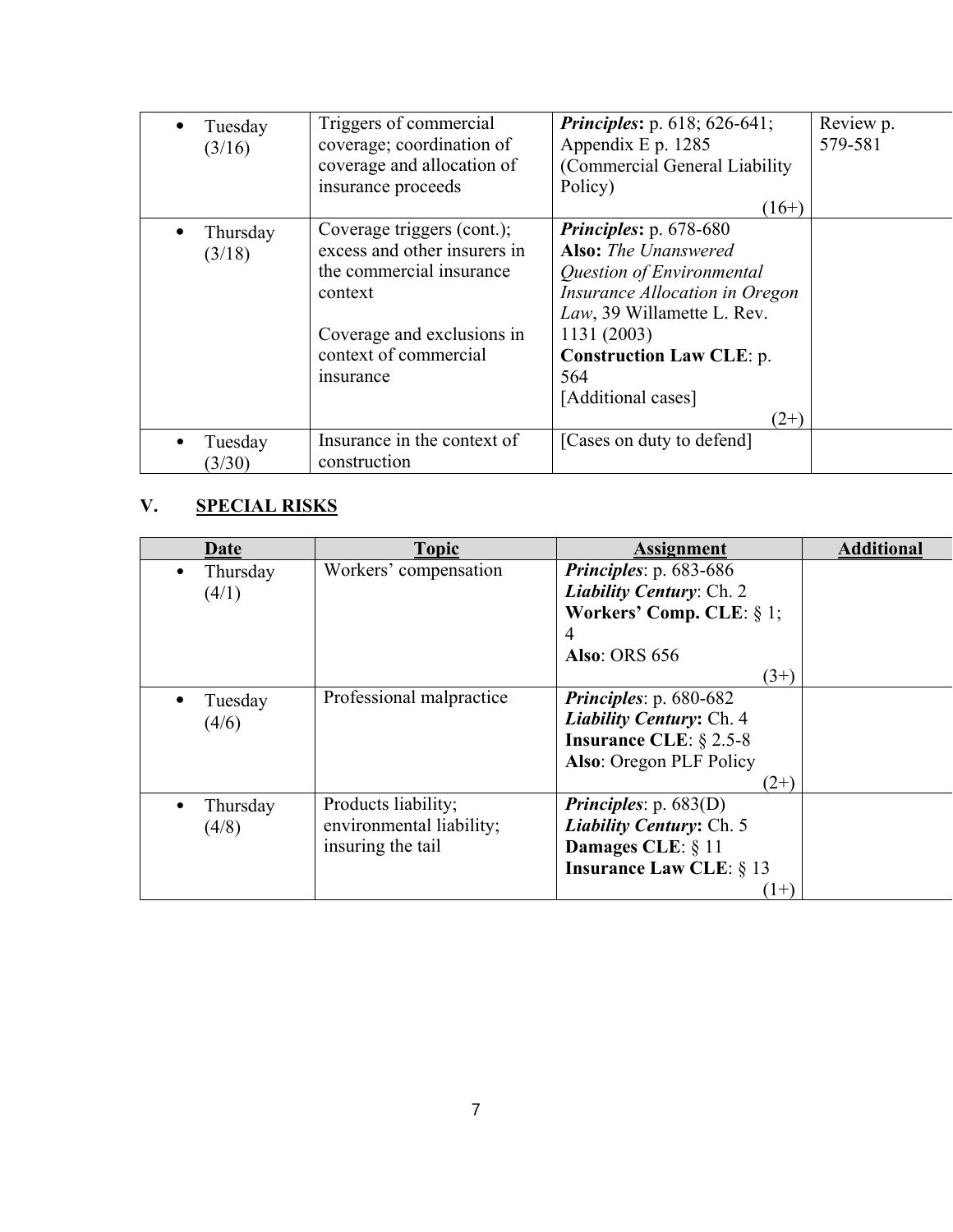| Tuesday | Additional types of liability | <b>Principles:</b> p. 680-694       |  |
|---------|-------------------------------|-------------------------------------|--|
| (4/13)  | coverage                      | Also: St. Paul Fire & Marine        |  |
|         |                               | <i>Insurance Co. v. F.H.; K.W.,</i> |  |
|         |                               | 55 F.3d 1420 (9th Cir. 1995)        |  |
|         |                               | Also: Oregon State Bar Prof.        |  |
|         |                               | Liability Fund v. Benfit, 225       |  |
|         |                               | Or App 409 (2009)                   |  |
|         |                               | (14+                                |  |
|         |                               |                                     |  |

### **VI. DEFENSES AND SETTLEMENT**

| Date                           | <b>Topic</b>                                                                                                                                                       | <b>Assignment</b>                                                                    | Add |
|--------------------------------|--------------------------------------------------------------------------------------------------------------------------------------------------------------------|--------------------------------------------------------------------------------------|-----|
| Thursday<br>(4/15)             | Catch up $(\#20)$                                                                                                                                                  |                                                                                      |     |
| Tuesday<br>$\bullet$<br>(4/20) | Insured's defenses                                                                                                                                                 | <b>Principles:</b> p. 86(6)-87;<br>298-324<br>(28)                                   |     |
| Thursday<br>(4/22)             | Considerations of good faith;<br>moral hazard; first v. third<br>party claims; duty to settle<br>and defend in context of<br>good, institutional, and bad<br>faith | <b>Principles:</b> p. 53-57; 87-88;<br>707-709; 847-851; 862-871;<br>887-889<br>(23) |     |

### **Supplemental Reading List:**

- ⦁ *The Value of Risk*, Oxford University Press (2014).
	- ⦁ p. 1-20; 138-144; 210-230; 336-352
- ⦁ *Insurance Law: The Basics*, OSB Legal Publications (2011).
	- §§ 1.1; 1.2-1.2(a); 1.2-1(a)(5); 2.5-8; 2.7; 3.3-3.7(c); 13; 18; 19.1-19.25; 19.38-19.41;
- ⦁ *Farmers Ins. Co. of Oregon v. American Family Mutual Ins. Co.*, 243 Or App 391 (2011).
- ⦁ http://www.irmi.com/online/insurance-glossary/terms/t/tail-coverage.aspx